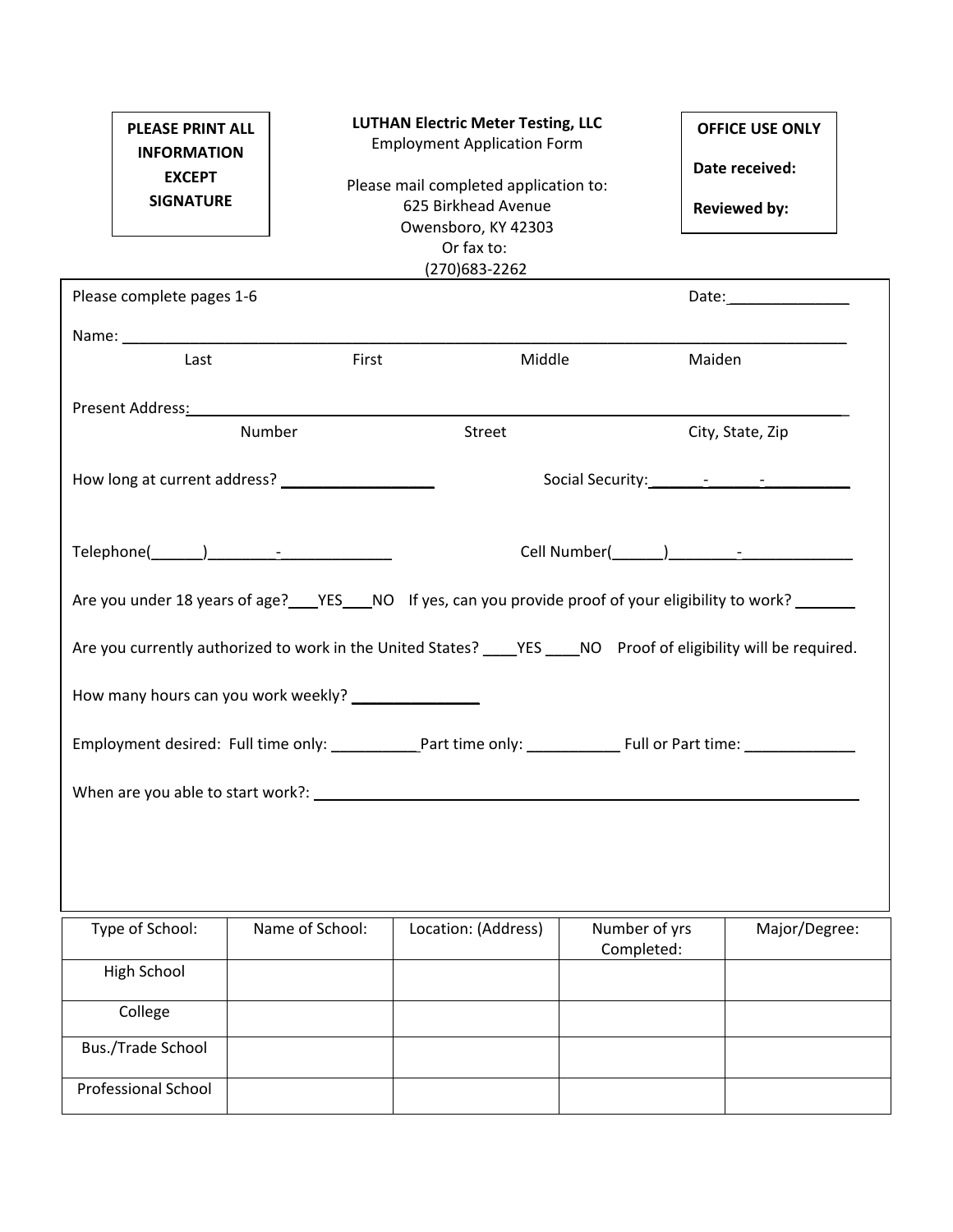Have you ever been convicted of a crime? \_\_\_\_\_\_YES \_\_\_\_\_\_NO (A Conviction Record will not necessarily disqualify you from employment).

If YES, explain number of conviction(s), nature of offense(s), leading to conviction(s), how recently such offense(s) was/were committed, sentence(s), imposed and type(s) of rehabilitation.

\_\_\_\_\_\_\_\_\_\_\_\_\_\_\_\_\_\_\_\_\_\_\_\_\_\_\_\_\_\_\_\_\_\_\_\_\_\_\_\_\_\_\_\_\_\_\_\_\_\_\_\_\_\_\_\_\_\_\_\_\_\_\_\_\_\_\_\_\_\_\_\_\_\_\_\_\_\_\_\_\_\_\_\_\_ \_\_\_\_\_\_\_\_\_\_\_\_\_\_\_\_\_\_\_\_\_\_\_\_\_\_\_\_\_\_\_\_\_\_\_\_\_\_\_\_\_\_\_\_\_\_\_\_\_\_\_\_\_\_\_\_\_\_\_\_\_\_\_\_\_\_\_\_\_\_\_\_\_\_\_\_\_\_\_\_\_\_\_\_\_ \_\_\_\_\_\_\_\_\_\_\_\_\_\_\_\_\_\_\_\_\_\_\_\_\_\_\_\_\_\_\_\_\_\_\_\_\_\_\_\_\_\_\_\_\_\_\_\_\_\_\_\_\_\_\_\_\_\_\_\_\_\_\_\_\_\_\_\_\_\_\_\_\_\_\_\_\_\_\_\_\_\_\_\_\_

\_\_\_\_\_\_\_\_\_\_\_\_\_\_\_\_\_\_\_\_\_\_\_\_\_\_\_\_\_\_\_\_\_\_\_\_\_\_\_\_\_\_\_\_\_\_\_\_\_\_\_\_\_\_\_\_\_\_\_\_\_\_\_\_\_\_\_\_\_\_\_\_\_\_\_\_\_\_\_\_\_\_\_\_\_ **APPLICATION FOR EMPLOYMENT** Do you have a valid driver's license? \_\_\_\_\_\_YES \_\_\_\_\_\_NO What is your means of transportation to work? \_\_\_\_\_\_\_\_\_\_\_\_\_\_\_\_\_\_\_\_\_\_\_\_\_\_\_\_\_\_\_\_\_\_ Driver's License Number: \_\_\_\_\_\_\_\_\_\_\_\_\_\_\_\_\_ State of Issue: \_\_\_\_\_\_\_\_\_\_\_\_\_\_\_\_\_\_\_\_\_ Operator: \_\_\_\_\_\_\_ Commercial (CDL): \_\_\_\_\_\_\_ Chauffeur: \_\_\_\_\_\_ Expiration Date: \_\_\_\_\_\_\_\_\_\_\_ Have you ever had any accidents during the past three years? The many allow many? Have you had any moving violations during the past three years? \_\_\_\_\_\_\_\_\_\_\_\_\_\_\_\_ How many? Please list two references other than relatives. Name:\_\_\_\_\_\_\_\_\_\_\_\_\_\_\_\_\_\_\_\_\_\_\_\_\_\_\_\_\_\_\_\_\_ Name:\_\_\_\_\_\_\_\_\_\_\_\_\_\_\_\_\_\_\_\_\_\_\_\_\_\_\_\_\_\_\_\_\_ Position: \_\_\_\_\_\_\_\_\_\_\_\_\_\_\_\_\_\_\_\_\_\_\_\_\_\_\_\_\_\_\_ Position: \_\_\_\_\_\_\_\_\_\_\_\_\_\_\_\_\_\_\_\_\_\_\_\_\_\_\_\_\_\_\_ Company: the company: the company: the company:  $\sim$  company:  $\sim$  company:  $\sim$  company:  $\sim$  company:  $\sim$  company:  $\sim$  company:  $\sim$  company:  $\sim$  company:  $\sim$  company:  $\sim$  company:  $\sim$  company:  $\sim$  company:  $\sim$  c Address: \_\_\_\_\_\_\_\_\_\_\_\_\_\_\_\_\_\_\_\_\_\_\_\_\_\_\_\_\_\_\_ Address: \_\_\_\_\_\_\_\_\_\_\_\_\_\_\_\_\_\_\_\_\_\_\_\_\_\_\_\_\_\_\_  $\overline{\phantom{a}}$  ,  $\overline{\phantom{a}}$  ,  $\overline{\phantom{a}}$  ,  $\overline{\phantom{a}}$  ,  $\overline{\phantom{a}}$  ,  $\overline{\phantom{a}}$  ,  $\overline{\phantom{a}}$  ,  $\overline{\phantom{a}}$  ,  $\overline{\phantom{a}}$  ,  $\overline{\phantom{a}}$  ,  $\overline{\phantom{a}}$  ,  $\overline{\phantom{a}}$  ,  $\overline{\phantom{a}}$  ,  $\overline{\phantom{a}}$  ,  $\overline{\phantom{a}}$  ,  $\overline{\phantom{a}}$ Telephone: \_\_\_\_\_\_\_\_\_\_\_\_\_\_\_\_\_\_\_\_\_\_\_\_\_\_\_\_\_ Telephone: \_\_\_\_\_\_\_\_\_\_\_\_\_\_\_\_\_\_\_\_\_\_\_\_\_\_\_\_\_

Please use this space to elaborate on any background, experience, or qualifications that you believe should be considered in evaluating your qualification for employment. You may include hobbies, volunteer experience and any other activities you believe relevant. Please omit any information that would disclose your race, gender, age, marital status, ethnic origin, religious or political affiliations, or disabilities.

\_\_\_\_\_\_\_\_\_\_\_\_\_\_\_\_\_\_\_\_\_\_\_\_\_\_\_\_\_\_\_\_\_\_\_\_\_\_\_\_\_\_\_\_\_\_\_\_\_\_\_\_\_\_\_\_\_\_\_\_\_\_\_\_\_\_\_\_\_\_\_\_\_\_\_\_\_\_\_\_\_\_\_\_\_\_\_\_\_\_\_\_\_

\_\_\_\_\_\_\_\_\_\_\_\_\_\_\_\_\_\_\_\_\_\_\_\_\_\_\_\_\_\_\_\_\_\_\_\_\_\_\_\_\_\_\_\_\_\_\_\_\_\_\_\_\_\_\_\_\_\_\_\_\_\_\_\_\_\_\_\_\_\_\_\_\_\_\_\_\_\_\_\_\_\_\_\_\_\_\_\_\_\_\_\_\_

\_\_\_\_\_\_\_\_\_\_\_\_\_\_\_\_\_\_\_\_\_\_\_\_\_\_\_\_\_\_\_\_\_\_\_\_\_\_\_\_\_\_\_\_\_\_\_\_\_\_\_\_\_\_\_\_\_\_\_\_\_\_\_\_\_\_\_\_\_\_\_\_\_\_\_\_\_\_\_\_\_\_\_\_\_\_\_\_\_\_\_\_\_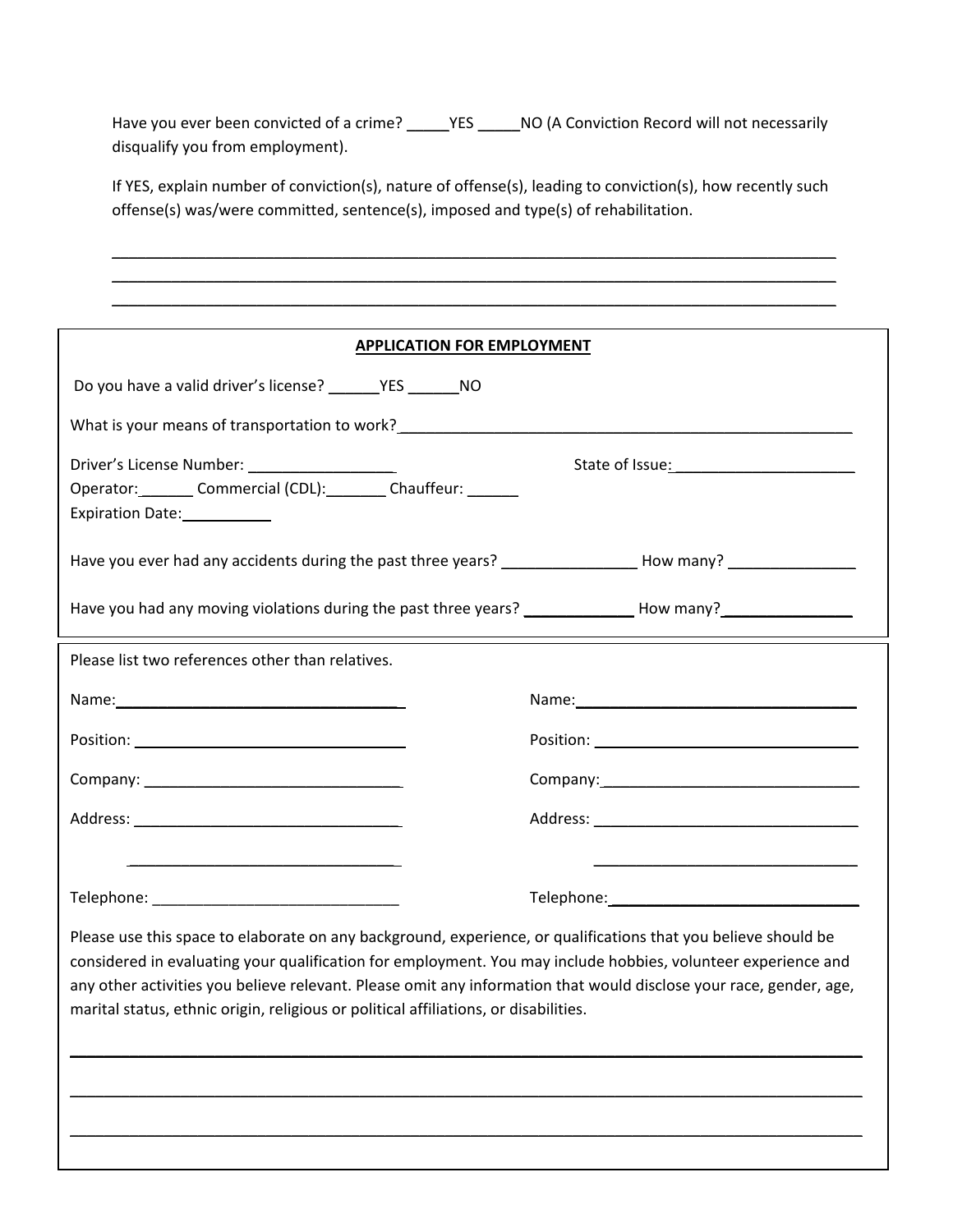| <b>Military</b>                                                  |                                                                                                                                                                                                                                                                      |  |  |  |  |  |  |
|------------------------------------------------------------------|----------------------------------------------------------------------------------------------------------------------------------------------------------------------------------------------------------------------------------------------------------------------|--|--|--|--|--|--|
|                                                                  |                                                                                                                                                                                                                                                                      |  |  |  |  |  |  |
| Are you now a member of the National Guard? YES NO               |                                                                                                                                                                                                                                                                      |  |  |  |  |  |  |
|                                                                  |                                                                                                                                                                                                                                                                      |  |  |  |  |  |  |
|                                                                  |                                                                                                                                                                                                                                                                      |  |  |  |  |  |  |
|                                                                  |                                                                                                                                                                                                                                                                      |  |  |  |  |  |  |
|                                                                  |                                                                                                                                                                                                                                                                      |  |  |  |  |  |  |
|                                                                  | <b>WORK EXPERIENCE</b><br>Please list your work experience for the past seven years beginning with your most recent job held. If you were self-<br>List jobs you held, duties performed, skills used or learned, advancements or promotions while you worked at this |  |  |  |  |  |  |
| employed, give firm name. Attach additional sheets if necessary. |                                                                                                                                                                                                                                                                      |  |  |  |  |  |  |
|                                                                  |                                                                                                                                                                                                                                                                      |  |  |  |  |  |  |
|                                                                  |                                                                                                                                                                                                                                                                      |  |  |  |  |  |  |
|                                                                  |                                                                                                                                                                                                                                                                      |  |  |  |  |  |  |
|                                                                  |                                                                                                                                                                                                                                                                      |  |  |  |  |  |  |
|                                                                  |                                                                                                                                                                                                                                                                      |  |  |  |  |  |  |
|                                                                  |                                                                                                                                                                                                                                                                      |  |  |  |  |  |  |
|                                                                  |                                                                                                                                                                                                                                                                      |  |  |  |  |  |  |
|                                                                  |                                                                                                                                                                                                                                                                      |  |  |  |  |  |  |
|                                                                  |                                                                                                                                                                                                                                                                      |  |  |  |  |  |  |
|                                                                  |                                                                                                                                                                                                                                                                      |  |  |  |  |  |  |
|                                                                  |                                                                                                                                                                                                                                                                      |  |  |  |  |  |  |
|                                                                  |                                                                                                                                                                                                                                                                      |  |  |  |  |  |  |
|                                                                  |                                                                                                                                                                                                                                                                      |  |  |  |  |  |  |
|                                                                  |                                                                                                                                                                                                                                                                      |  |  |  |  |  |  |
|                                                                  |                                                                                                                                                                                                                                                                      |  |  |  |  |  |  |
|                                                                  |                                                                                                                                                                                                                                                                      |  |  |  |  |  |  |
|                                                                  |                                                                                                                                                                                                                                                                      |  |  |  |  |  |  |
|                                                                  |                                                                                                                                                                                                                                                                      |  |  |  |  |  |  |
|                                                                  |                                                                                                                                                                                                                                                                      |  |  |  |  |  |  |
|                                                                  |                                                                                                                                                                                                                                                                      |  |  |  |  |  |  |
|                                                                  |                                                                                                                                                                                                                                                                      |  |  |  |  |  |  |
|                                                                  | List jobs you held, duties performed, skills used or learned, advancements or promotions while you worked at this                                                                                                                                                    |  |  |  |  |  |  |
|                                                                  |                                                                                                                                                                                                                                                                      |  |  |  |  |  |  |
|                                                                  |                                                                                                                                                                                                                                                                      |  |  |  |  |  |  |
|                                                                  |                                                                                                                                                                                                                                                                      |  |  |  |  |  |  |
|                                                                  |                                                                                                                                                                                                                                                                      |  |  |  |  |  |  |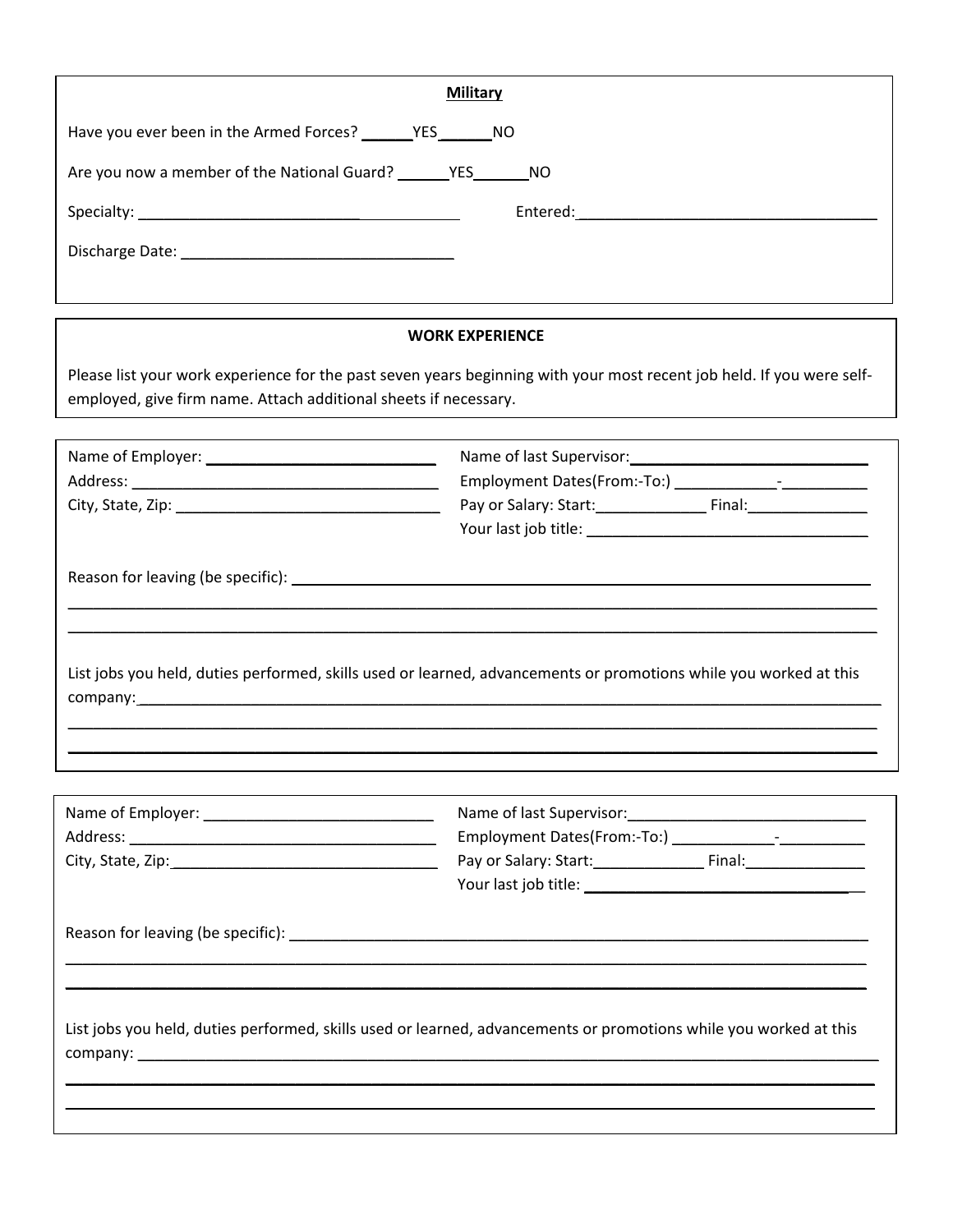## **WORK EXPERIENCE**

Please list your work experience for the past seven years beginning with your most recent job held. If you were selfemployed, give firm name. Attach additional sheets if necessary.

| List jobs you held, duties performed, skills used or learned, advancements or promotions while you worked at this |
|-------------------------------------------------------------------------------------------------------------------|
|                                                                                                                   |
|                                                                                                                   |
|                                                                                                                   |
|                                                                                                                   |
|                                                                                                                   |
|                                                                                                                   |
|                                                                                                                   |
| List jobs you held, duties performed, skills used or learned, advancements or promotions while you worked at this |
|                                                                                                                   |
|                                                                                                                   |

May we contact your present employer? \_\_\_\_\_\_YES\_\_\_\_\_\_NO

Did you complete this application yourself? \_\_\_\_\_YES \_\_\_\_\_\_NO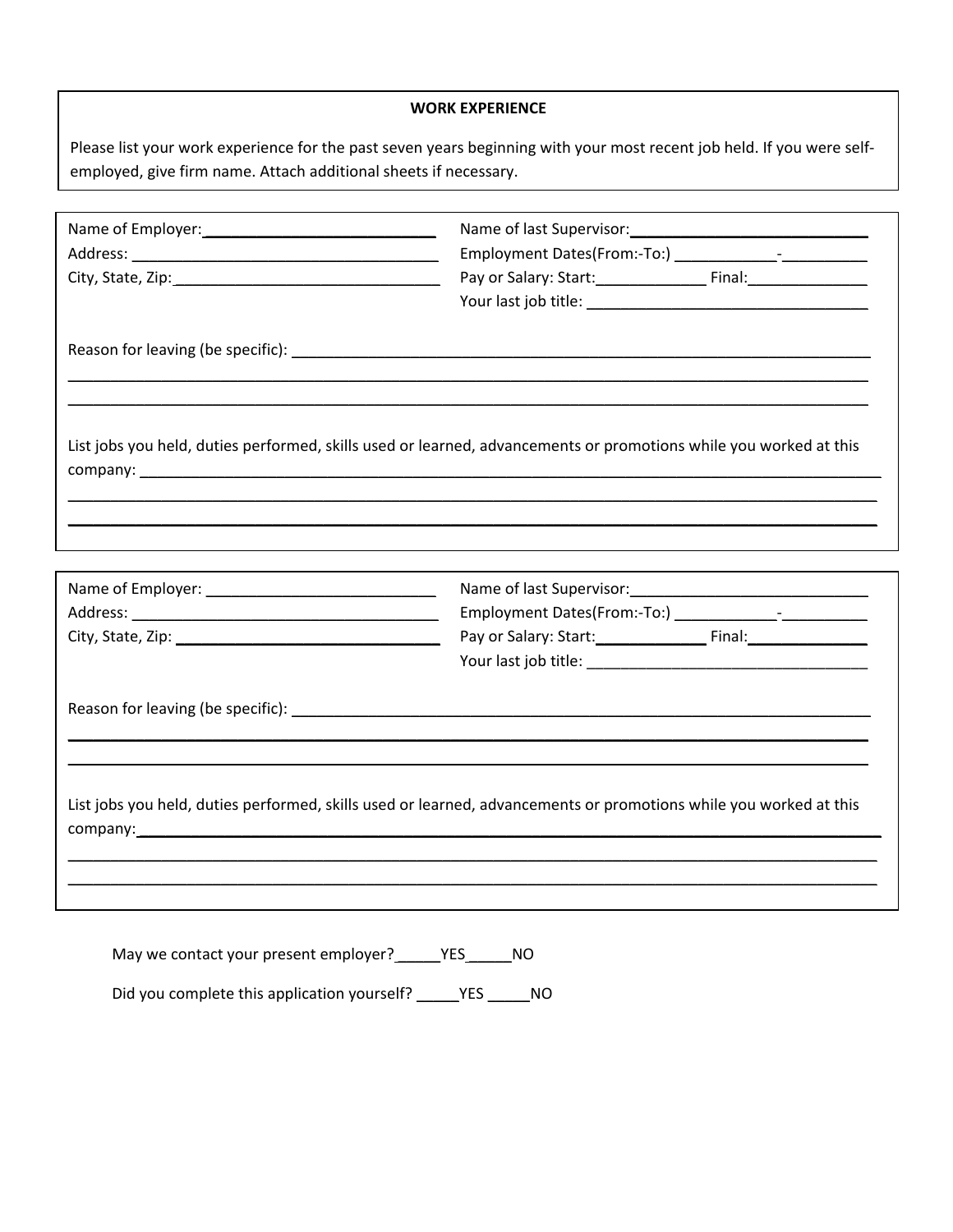## **PLEASE READ CAREFULLY**

## **APPLICATION FOR WAIVER**

As indication that you have read and understood each sentence, please write your initials in the spaces provided below.

In exchange for the consideration of my job application by LUTHAN, (hereinafter called "the Company") I agree that:

Neither the acceptance of this application nor the subsequent entry into any type of employment relationship, either in the position applied for or any other position, and regardless of the contents of employee handbooks, personnel manuals, benefit plans, policy statements and the like as they may exist from time to time, or other company practices, shall serve to create an actual or implied contract of employment, \_\_\_\_\_\_ or to confer any right to remain an employee of the Company, or otherwise to change in any respect the employment-at-will relationship between it and the undersigned, and that relationship cannot be altered except by written instrument signed by the Owner/Managing member of the Company. \_\_\_\_\_\_\_ Both the undersigned and the Company may end the employment relationship at any time, without specified notice of reason. If employed, I understand that the Company may unilaterally change or revise their benefits, policies and procedures and such changes may include reduction in benefits.

I authorize investigation of all statements contained in this application. The lunderstand that the misrepresentation or omission of facts called for is cause for dismissal at any time without any previous notice. \_\_\_\_\_\_\_ I hereby give the Company permission to contact schools, all previous employers (unless otherwise indicated), references and others. I hereby release the Company from any liability as a result of such contact

I understand that, in connection with the routine processing of my employment application, the Company may request from a consumer reporting agency an investigation consumer report including information as to my credit records, character, general reputation, personal characteristics and mode of living. \_\_\_\_\_\_ Upon written request from me, the Company will provide me with additional information concerning the nature and scope of any such report requested by it, as required by the Fair Credit Reporting Act.

I further understand that my employment with the Company shall be probationary for a period of ninety (90) days and further that at any time during the probationary period or thereafter, my employment relationship with the Company is terminable at will for any reason by either party.

Signature of Applicant: \_\_\_\_\_\_\_\_\_\_\_\_\_\_\_\_\_\_\_\_\_\_\_\_\_\_\_\_\_\_\_\_ Date: \_\_\_\_\_\_\_\_\_\_\_\_\_\_\_\_\_\_\_\_\_\_\_

 $\overline{\phantom{a}}$ 

LUTHAN is an equal employment opportunity employer. We adhere to a policy of making employment decisions without regard to race, color, religion, gender, sexual orientation, national origin, citizenship, age, or disability. We assure you that your opportunity for employment with LUTHAN depends solely on your qualifications.

Thank you for completing this application form and for your interest in our business!